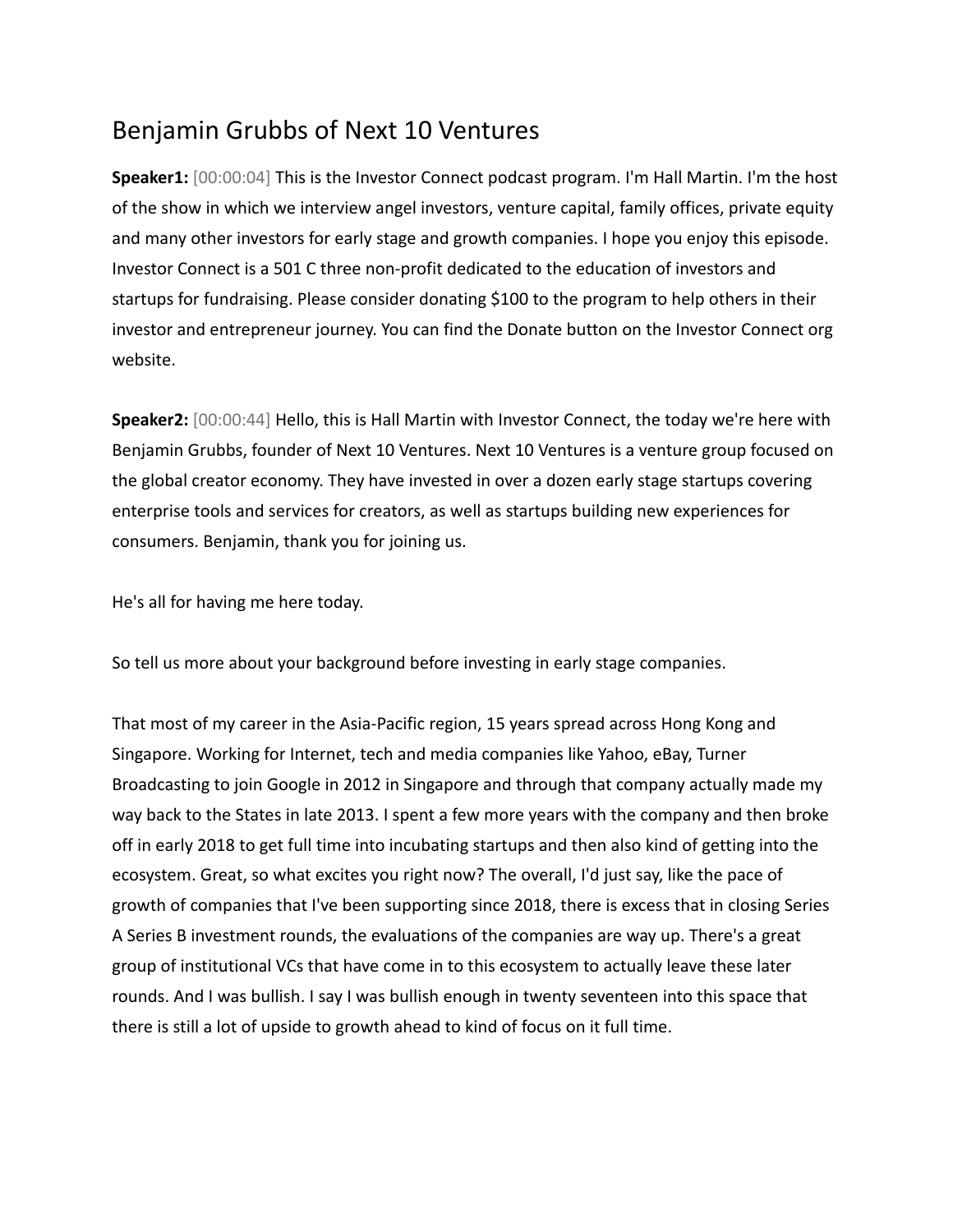And overall, my expectations have actually been exceeded by the pace and pace of growth, and some of this actually just really being accelerated over the last two years. Up by the pandemic, there has been more online consumption in general, both across media commerce. And how that's both, you know, disrupting but also creating opportunities for companies in this space.

Great. So what's your advice for people investing in startups? What do you tell them to do before they write that check?

I think within the greater ecosystem. Overall, I'd say it's just getting hands on and using the product or service. And I think if you're kind of both investing or even creating companies in this space and actually a key stakeholder is the content creator. Spending time with the creators and actually really understanding kind of their pain points their needs. So you're developing, addressing some of those follow ups and needs and not doing something actually in search of the problem.

Right. On the other side of that table, what's your advice for people running startups? What do you tell the founder to do before they go out to raise funding?

I would say a similar thing is just, you know, being somewhat grounded in research or insights and understanding kind of some of the problems, the pain points and what your payment can server solve and then the market that you're actually playing in understanding the overall size of that market, the addressable market.

Here for the better, which you're actually to go and tackle that that problem of opportunity and being somewhat measured about. How you're building the company at the outset and. Well, I don't also understand to say what's really critical on day one. It was then that that first year.

Great. Well, let's talk about the state of startup investing. How do you see the industry evolving from here? I think within the greater system across a couple of fronts, the ad market's robust that the bellwether thing in the space, I think is still YouTube and think of twenty twenty one. My estimate is the company. They haven't announced earnings yet, but I would expect to see Google stating that YouTube ad revenue is surpassed \$30 billion in twenty twenty one. Which is pretty significant for the company itself. And I saw something earlier this week on ByteDance and Tik Tok. There is a report that in the last year, the company has generated \$4 billion in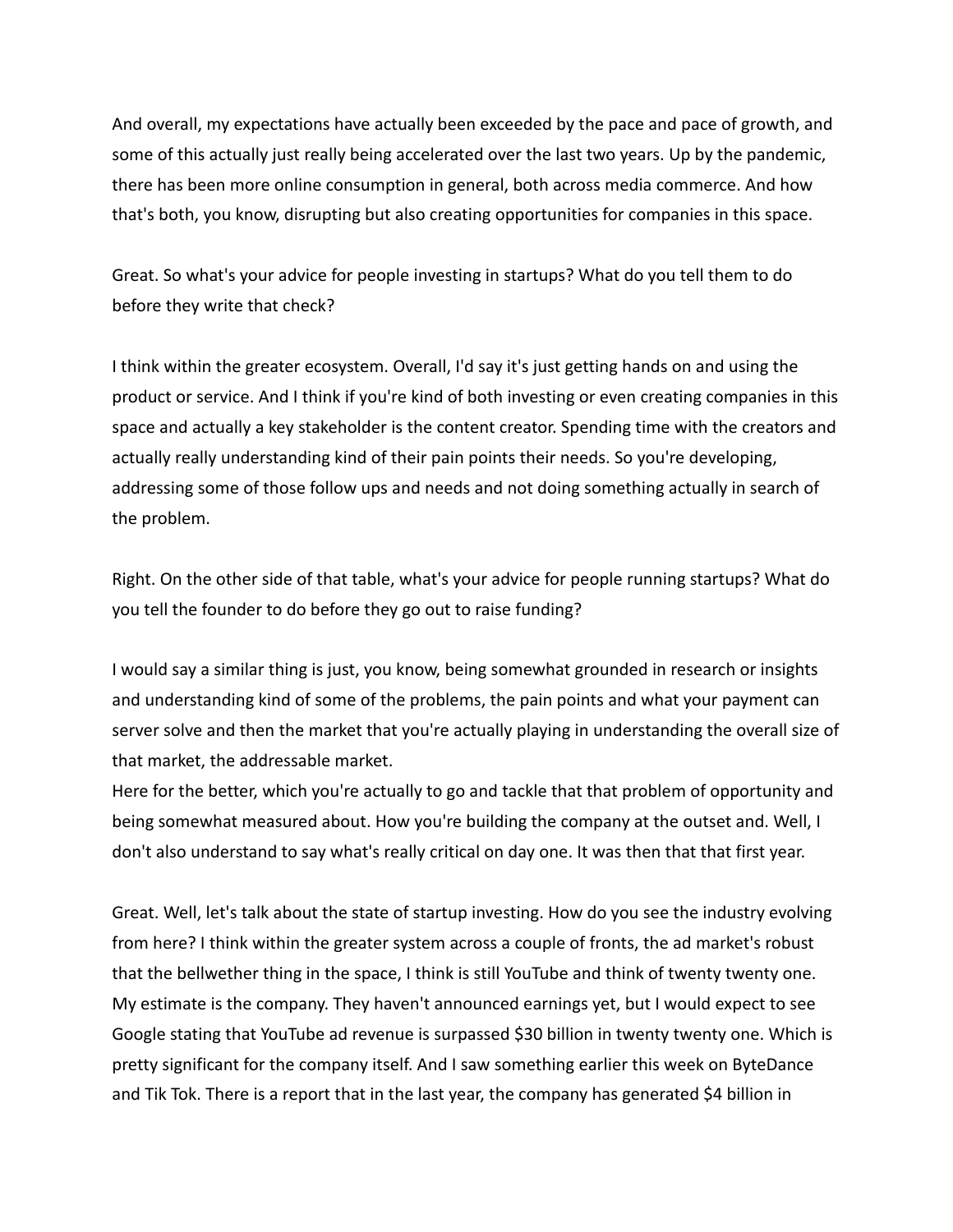revenue for tick tock. This is all China. And this year forecast to triple to \$12 billion. So it's all YouTube is, is healthy and growing. I think their ad revenue is tripled since since 2018. So between twenty eighteen to twenty twenty one. You know, we've seen this also with other players in the market. Tick tock, what Amazon is doing as well, so ad markets robust, commerce robust as well.

And this intersection? Of crater is actually in commerce. Just go back to YouTube, that ad revenue would kind of suggest that there's about \$600 billion in attributable retail and e-commerce activity coming off of the advertising. And that audience actually kind of acquired through the platform. It's a piece I kind of see there is like, who's winning that share of wallet? Is it going a see of robotic companies, digital upstarts or creators themselves actually kind of create these these DTC brands? And lastly, I think how the industry is going to evolve it is the intersection with Web three. And there's more that actually happened in twenty twenty one, continue to be more of that actually occurred in 2022. And so I think, you know, there there's a big emphasis kind of on community community building, and some of those are the key tenets of action with creators have been doing for the last 10 15 years, building pretty robust communities on platforms like YouTube and then figuring out ways to actually. Drive on ancient actually of those. And that's a big thing that's occurring right now in some of these three projects. And so I think some of the. Processes and methodologies are just the manner in which people have actually been executing over there over the years, actually in the greater space is there's a lot of applicability, actually inventory and hence some of the overlap there.

**Speaker2:** [00:06:58] Great. What's the biggest change you think? We'll see and save the next 12 to twenty four months in this space?

I'm here in Los Angeles, and I definitely see a lot of activity firsthand in the United States, and as I said earlier, I spent the majority of my career actually in the Asia-Pacific region. You know, one thing I'm expecting to kind of see more in the next 12 to 24 months is how this this ecosystem and the companies actually that are operating and also investors are continuing to kind of grow and emerge in other international markets for YouTube. Their single biggest market for daily active users is India. High growth markets as well in Southeast Asia, Latin America, also Africa, the Middle East, and so I think there's been a lot of investment capital put into companies actually that are based here in the U.S., and I would expect to see over the next 12 to 24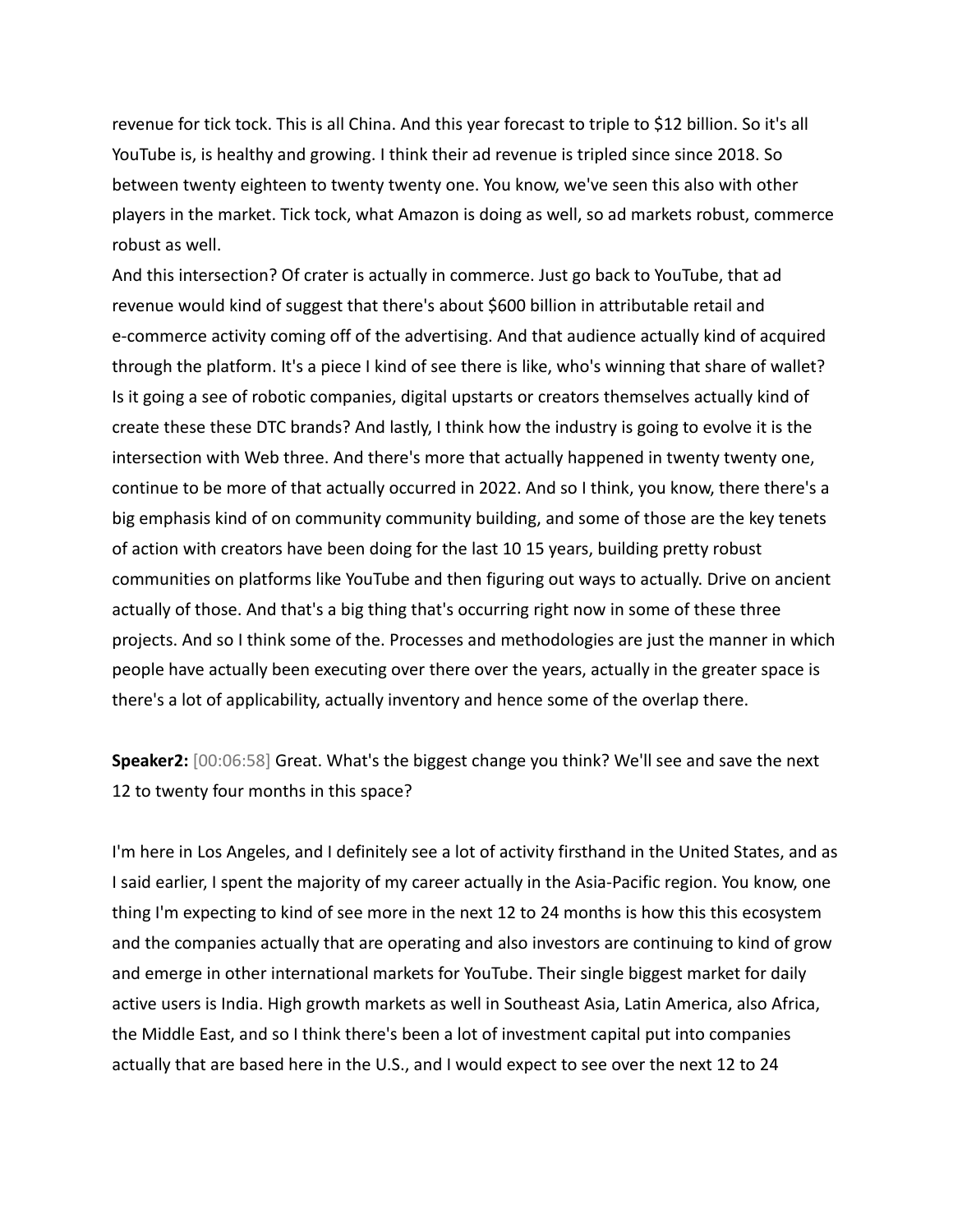months both entrepreneurs and founders. Pursuing kind of market opportunities outside the U.S. and some of the investment capital following actually where those opportunities are.

Great. Well, let's talk about the investment thesis for your fund. What exactly is it and what's your criteria for making an investment?

Initially, I was really driven by the problems, the needs of craters that I was witnessing at YouTube and what the company was doing itself or not at all, to kind of address those problems it needs.

And so that's kind of where I saw some of the gaps and opportunities and felt that there is there is an opportunity. And then as I saw, the more craters actually go full time, then start to employ, you know, a dozen or in some cases, a hundred plus people. From there, I was like, all right. This is an ecosystem that's actually spawning its own market economy and multibillion dollar one at that. And so that the creator ecosystem is it's disrupting legacy companies and industries, spotting its own multibillion dollar companies that are both enterprise and consumer facing companies. But also, I said, those companies are going to get disrupted themselves, just as we've seen over the last twenty five years with the broader internet. There's been different cycles over the last twenty five years, and I think companies that emerge on the scene between 1995 and 2000. And that wasn't game over and those are your winners. You know, those companies later kind of gave way to other businesses that got started, you know, between two thousand twenty five or twenty five to twenty ten. And so I think just within this, this ecosystem or within the greater economy. I think we will continue to kind of go through some of the cycles and something that's absolutely driven by the the end user and the consumer. And you know, I've got three kids at home at seven, 10 and 12, and how I see them kind of consuming media or adopting commerce is.

Puts it in some ways, obviously different than an 18 year old or a twenty eight year old. And so what they're open to or what they're accepting is? It's different than a generation kind of before, and so I think it's companies actually are tuned in to that that creates opportunities to disrupt and I think for existing businesses to make sure you're actually not being disruptive overall. Another piece of just kind of add to that, I think just given the size of companies in the space, you know, from a market valuation, you know, I'm hopeful to kind of see that some of these companies actually start to. See exits into the public market, and I think also through that,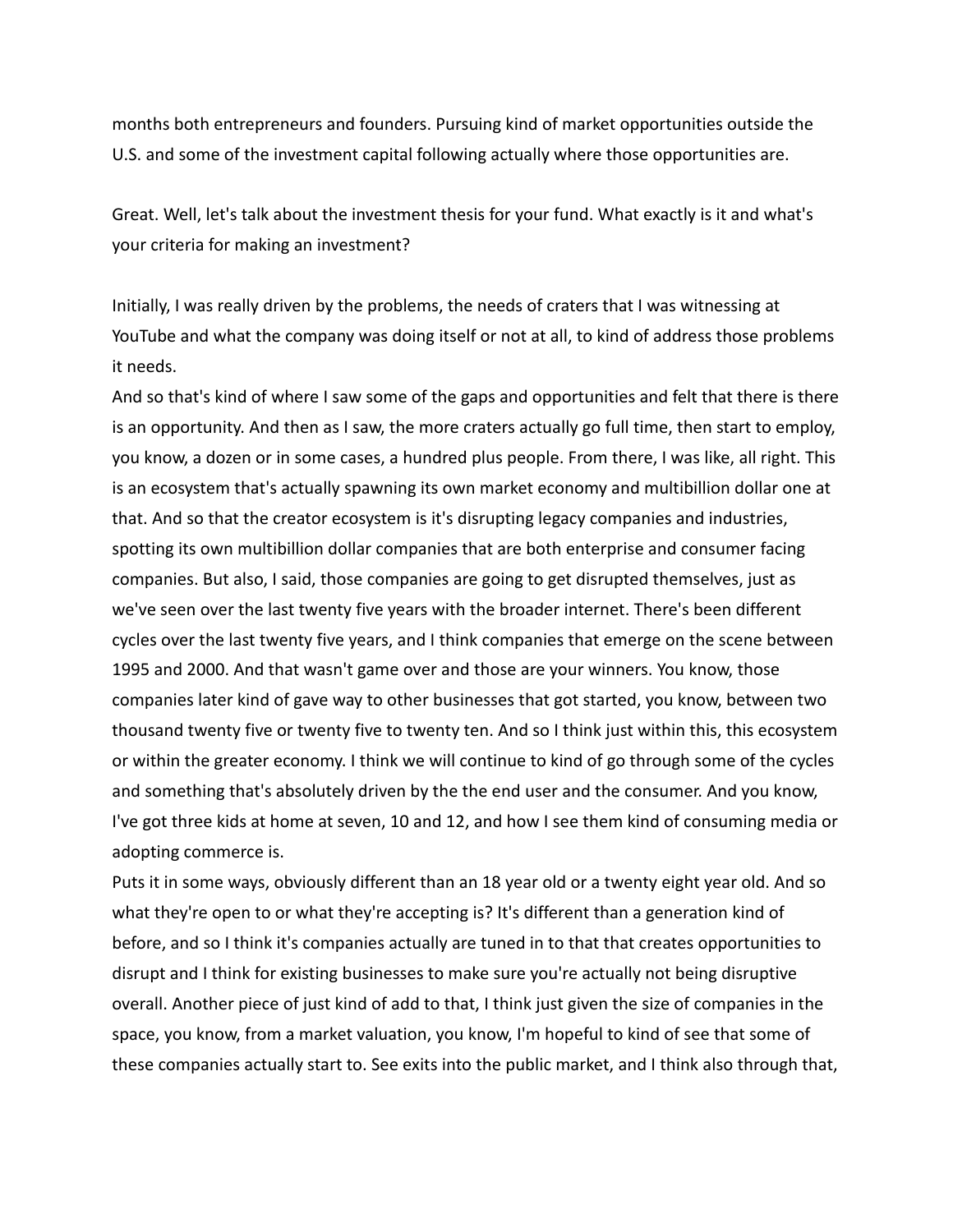we'll continue to see. M&a activity, kind of. You'll continue to see M&A activity. Within this, this industry,

great, you talk about one or two startups that fit that thesis. Well, so within the kids media space.

Late last year, we saw Bloomberg, which was formed less than five years ago, now a company get formed and then was actually acquiring YouTube Kids channels. And then late last year, they were actually acquired themselves and with funding from Blackstone for a \$3 billion. Overall, what you guys saw there was entrepreneurs seeing that there is opportunity for growth kind of on the YouTube platform as a content creator and actually creating kids content and then generating revenue from that from advertising or consumer products.

So much so that Bloomberg was capitalized and actually formed, and the way that that just segment of the market is actually kind of grown. You know, it's attractive for private equity money to come into this space as well for for that exit. So that's what actually that's been pretty, pretty encouraging. The other side is just the enterprise layer and on the tech of tools like Patreon formed by a OR. Patron was founded by a content creator, Jack Conti. You know, how to pinpoint and how his content was actually being monetized on YouTube. And so the effort that he has actually put it in the cost that he was actually putting into the videos he didn't feel was actually being. What he is receiving back actually was not adding up to the the effort kind of put in doubt, there is a better way. And some of that then was a direct fan modernisation, which he then pursued that with Patriot, and they've seen great success with their company. They've also taken on additional investment now now have a \$4 billion plus private market valuation. So I think, you know, we've seen good opportunities and growth on the enterprise side and just companies get to that multibillion dollar valuation because the industry itself is large enough and created themselves are actually small businesses. But the other piece is just how consumer.

Consumption of media has actually shifted and the space shifted from linear television to platforms like YouTube. And with that, the audience gives advertisers go and consumer products and other forms of revenue kind of follow as well. Where then you have again, a company like Bloomberg can actually get could become pretty sizable, just building a business up off of YouTube.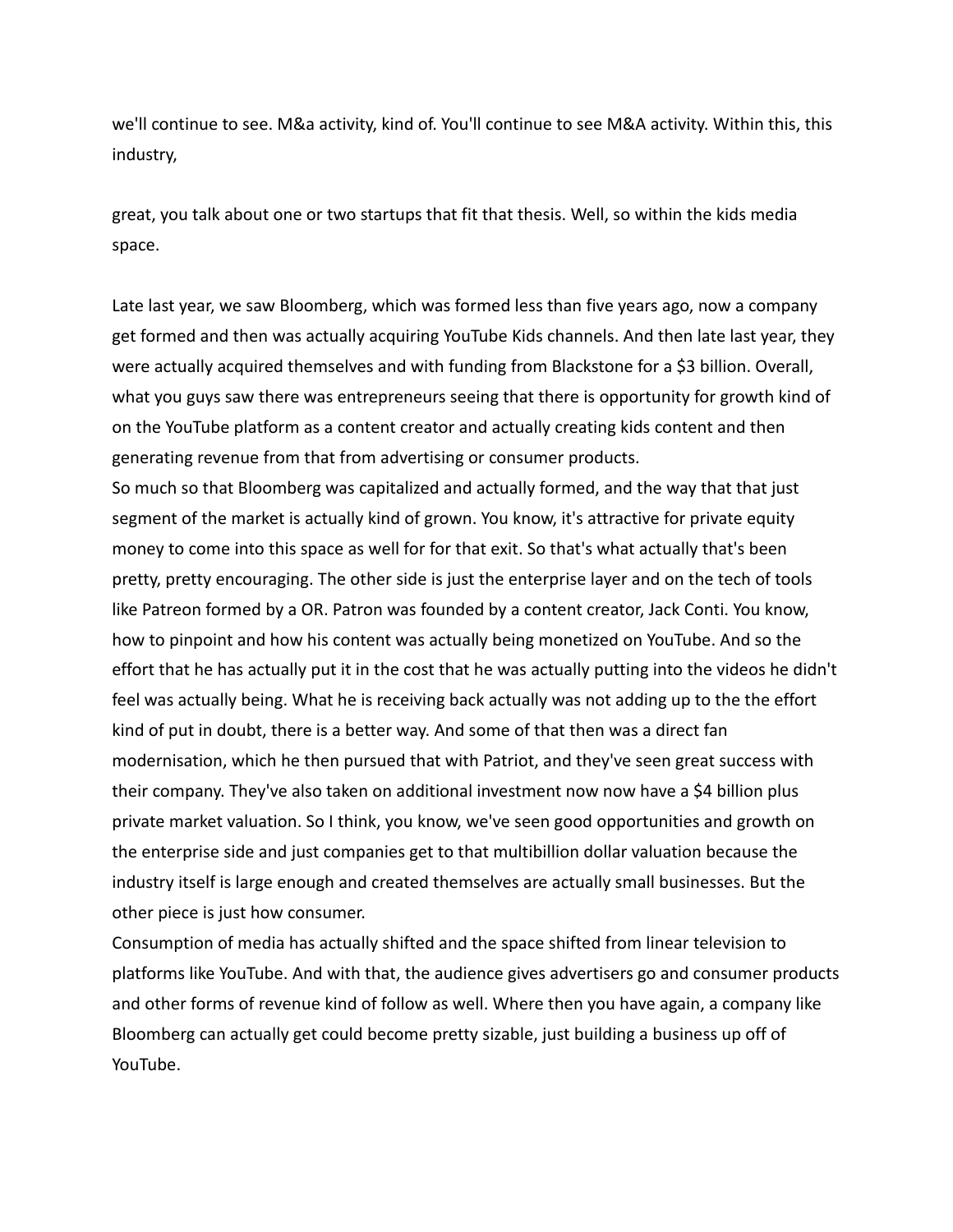Oh, so, you know, there are many challenges in the space for startups and investors. What do you find is the main challenge startups face in today's market?

One big one to be is just staffing and recruitment. So I think with attack or with an internet companies. There's been a lot of competition over the last 20 plus years for engineering talent. And I think within the greater ecosystem, it's the competition for talent that's in the role of creative partnerships or community management. So if you're building a company that's enterprise focused tech and tools for creators. Well, your key stakeholder is a content creator. And so then how is your company actually getting connected and scaling that outreach? To getting the adoption actually of your part of the service, actually from the creators themselves. And so there's a number of companies that I can see that have open job actually for some of the lead creative partnerships or or they're titling that and as a community manager. And so, yeah, I think there's more demand actually for those roles, then there are people who have years of experience actually in this space.

And so it's I think it's both an opportunity actually for those that actually want to be employed, but it's a challenge for those that are actually doing the employment.

Right. So what are the challenges in this space for the investor?

Depends on what type of investor you are in, what stage of this market you're kind of entry, whether that is early, say, early stage as a procedure seed investor. Or is a growth stage in the later stages of the company? So if you kind of answer that in a different way, I think on the. The preceeded seed stage and the pre-seed, you're going to be interfacing with batteries and companies that could be pre product and pre-recorded. And so I don't think that's unique just to this greater ecosystem. But then it comes down to know you're betting on people and the founder and their their ability to execute. And so I think from that side is just the ability to have the relationship. And one challenge, I think on that front challenge in an opportunity, I would say it depends how you're executing this. But because of the pandemic and maybe more interfacing with people actually through Zoom or Google Meet and through video and actually not in person, I can both create a challenge in terms of actually how you're building those interpersonal relationships with people at that early stage.

The other side is to create an opportunity because the time spent actually traveling and needed person than how many meetings you can conduct in the day. And in my case, I think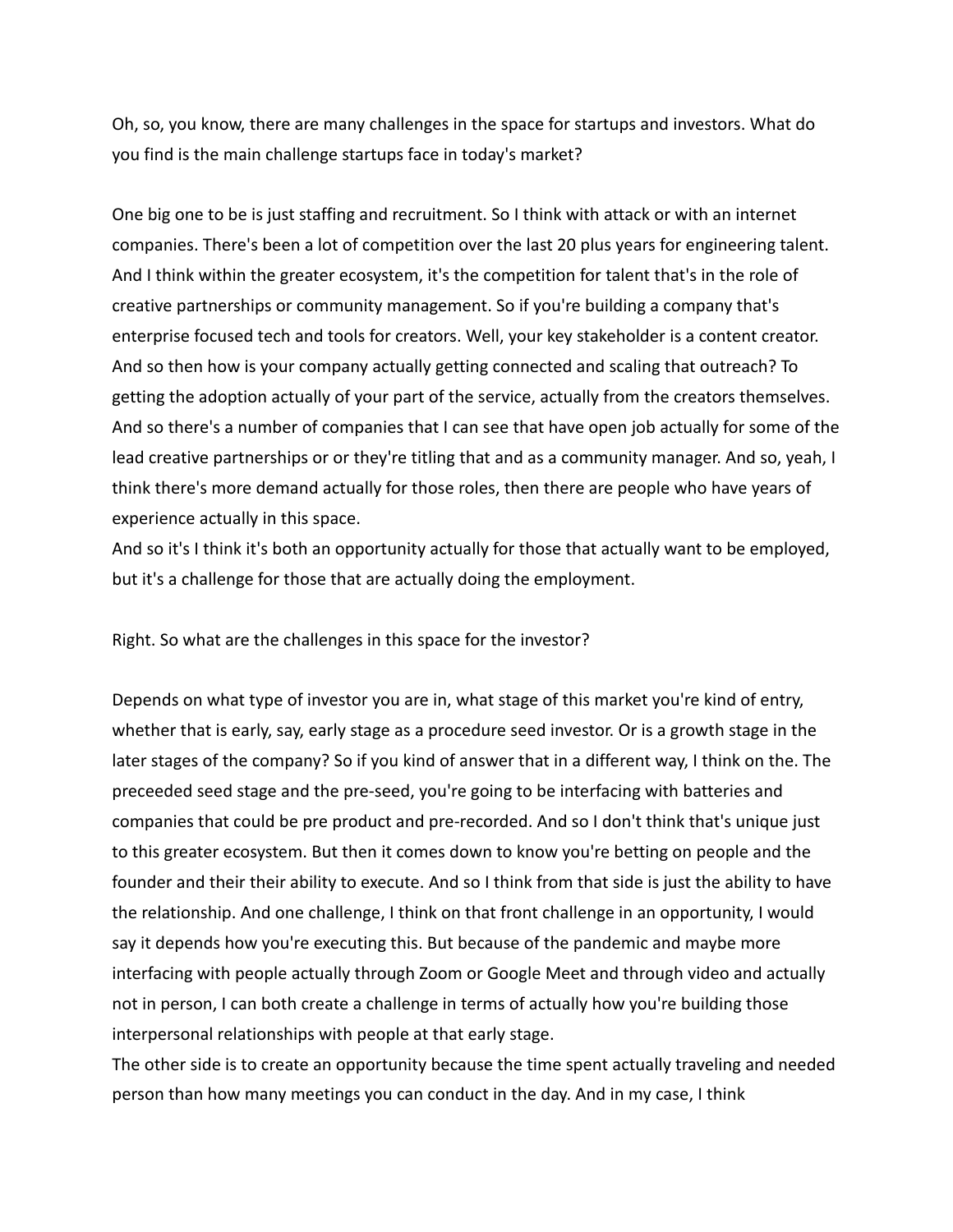pre-pandemic I was spending the equivalent of nine full work weeks in the air flying around the world. I don't do that as much anymore. And so I got a lot of time back, and so that was more time to actually spend with founders and those that are actually working with already in the portfolio and interfacing with more people thinking not just here in the U.S., but in regions like Africa, Latin America and Asia. And I don't need to hop on the plane anymore to have that meeting if we can just do that now through Zoom, which is great.

Right? Well, there's different subsectors and applications in this area. You had to pick one or two that are good opportunities to pursue today. What would you put at the top of the list?

I think at the top, I was touching on this earlier, just the intersection with three, I think just given the somewhat still newness. Within that space. And I think you can approach that from an infrastructure or enterprise aspect or approaching that from the consumer side, so consumer facing kind of products and services. There is an immense amount of opportunity there, and. That's an area I definitely think about a lot, and I see an increasing number of companies kind of pursuing that space.

And as I said, kind of trying to leverage some of the. Successive learnings, actually, that have been occurring over the last decade plus for security forces to kind of fast tracks of the development actually valid Web3.

Right, but in the last few minutes that we have here, what else should we cover that we haven't?

Australia's been on myself, so we've talked a lot about just on the investing side, where I also spend spend a decent amount of time is also on incubating and shaping the companies. And so in late May 2020, I formed a company called Collide and co-founded that with the partner and then an early Twenty Twenty One co-founded a separate company called Creative Plus. Clyde actually operates within the creative marketing space or marketing advertising sector within the greater ecosystem and credit places in the entertainment. Sector within the within this crater ecosystem. So, yeah, I. Spent a good amount of time kind of on being hands on and actually shaping companies. So and that draws from a lot of my prior experiences working at companies as an operator. And so I really just did switch that switch that off. That's still kind of continues. And then I spend a lot of my time with the founders that I'm fortunate to kind of be involved in